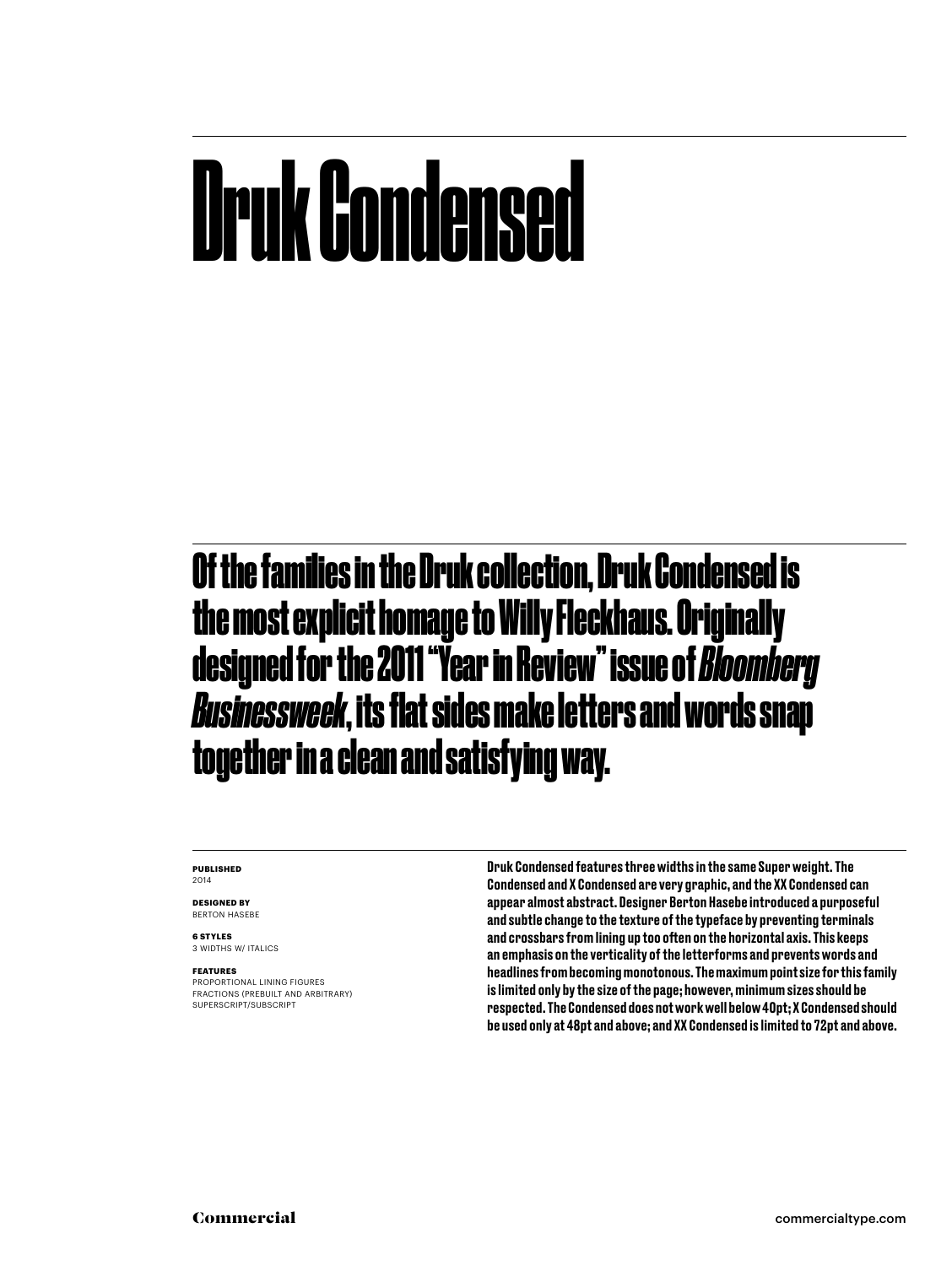### Druk Condensed Super *Druk Condensed Super Italic* Druk X Condensed Super *Druk X Condensed Super Italic* Druk XX Condensed Super *Druk XX Condensed Super Italic*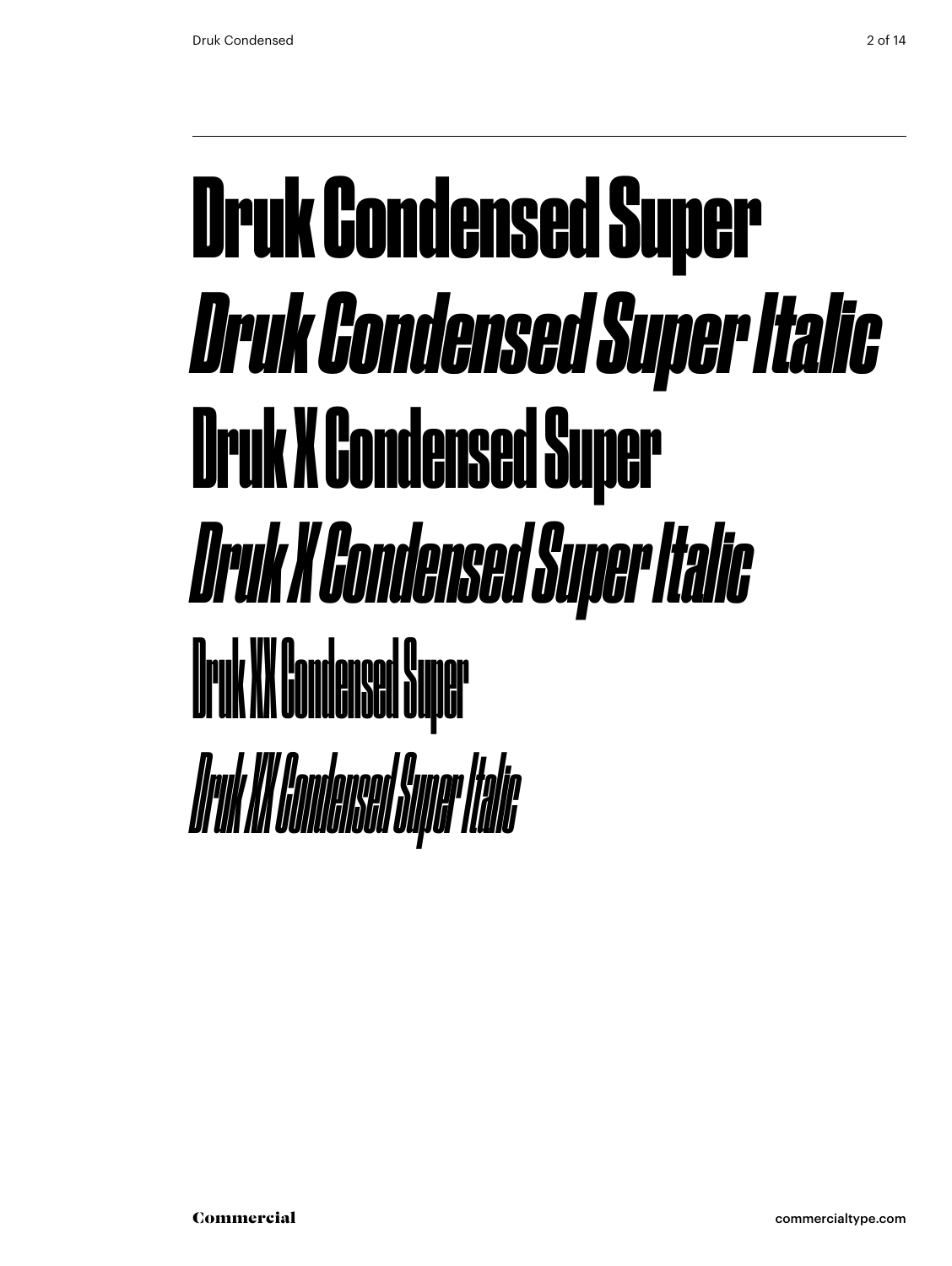# ELECTROJETS Atomorbital

DRUK CONDENSED SUPER, 150 PT [ALTERNATE E J]

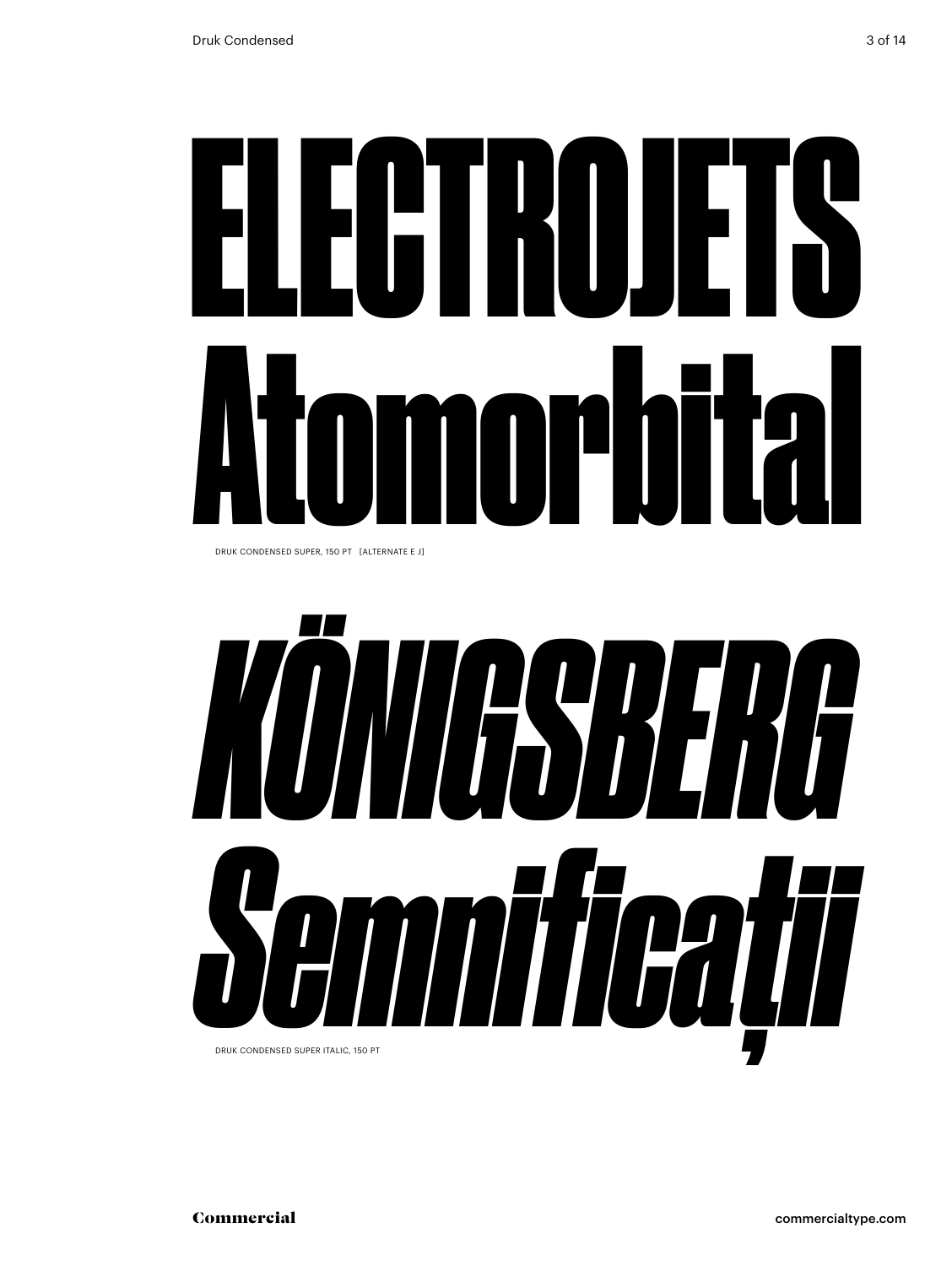# VIÐSKIPTAFRÆÐI Satunnaiskulku

DRUK X CONDENSED SUPER, 150 PT [ALTERNATE a]

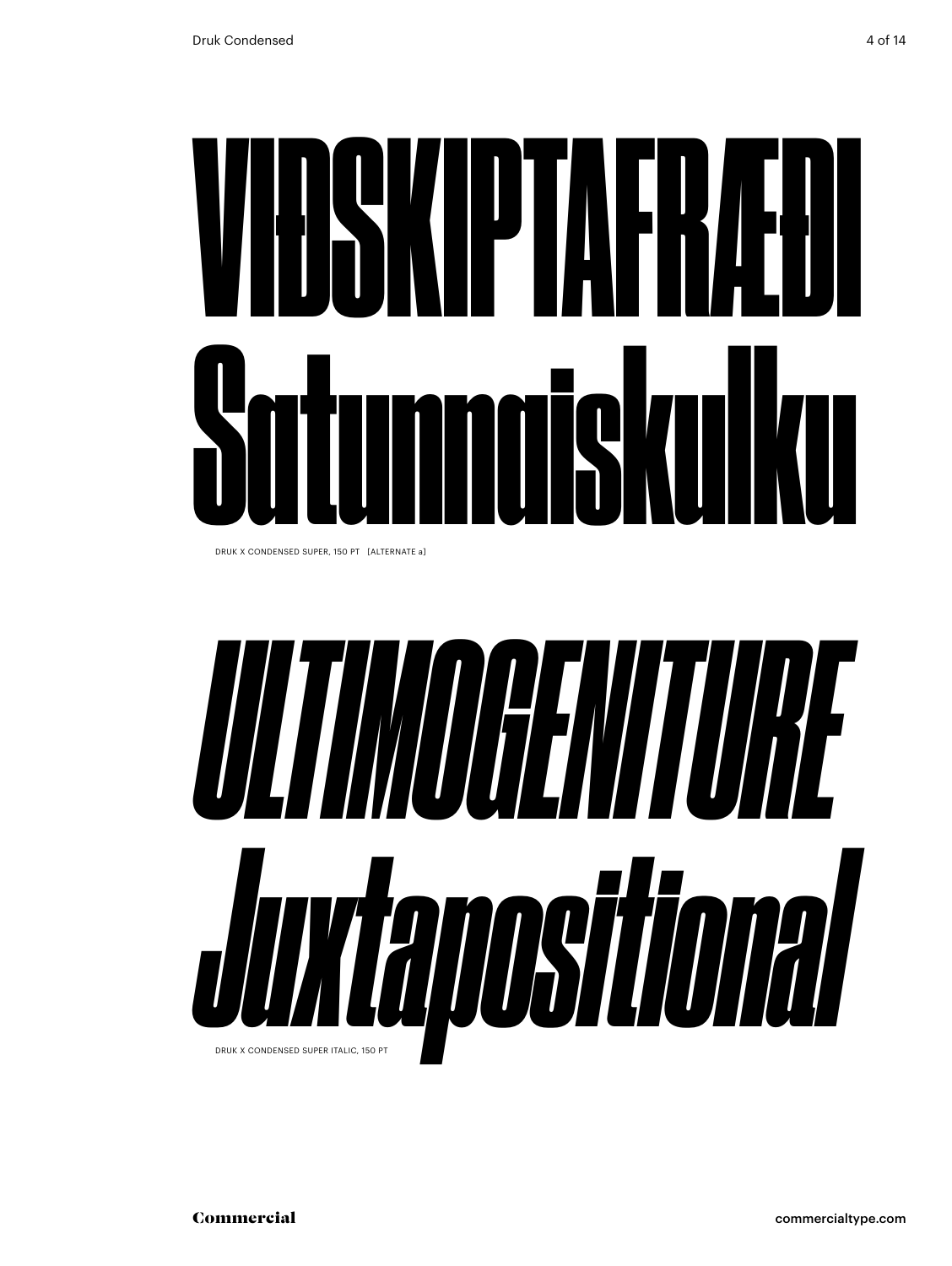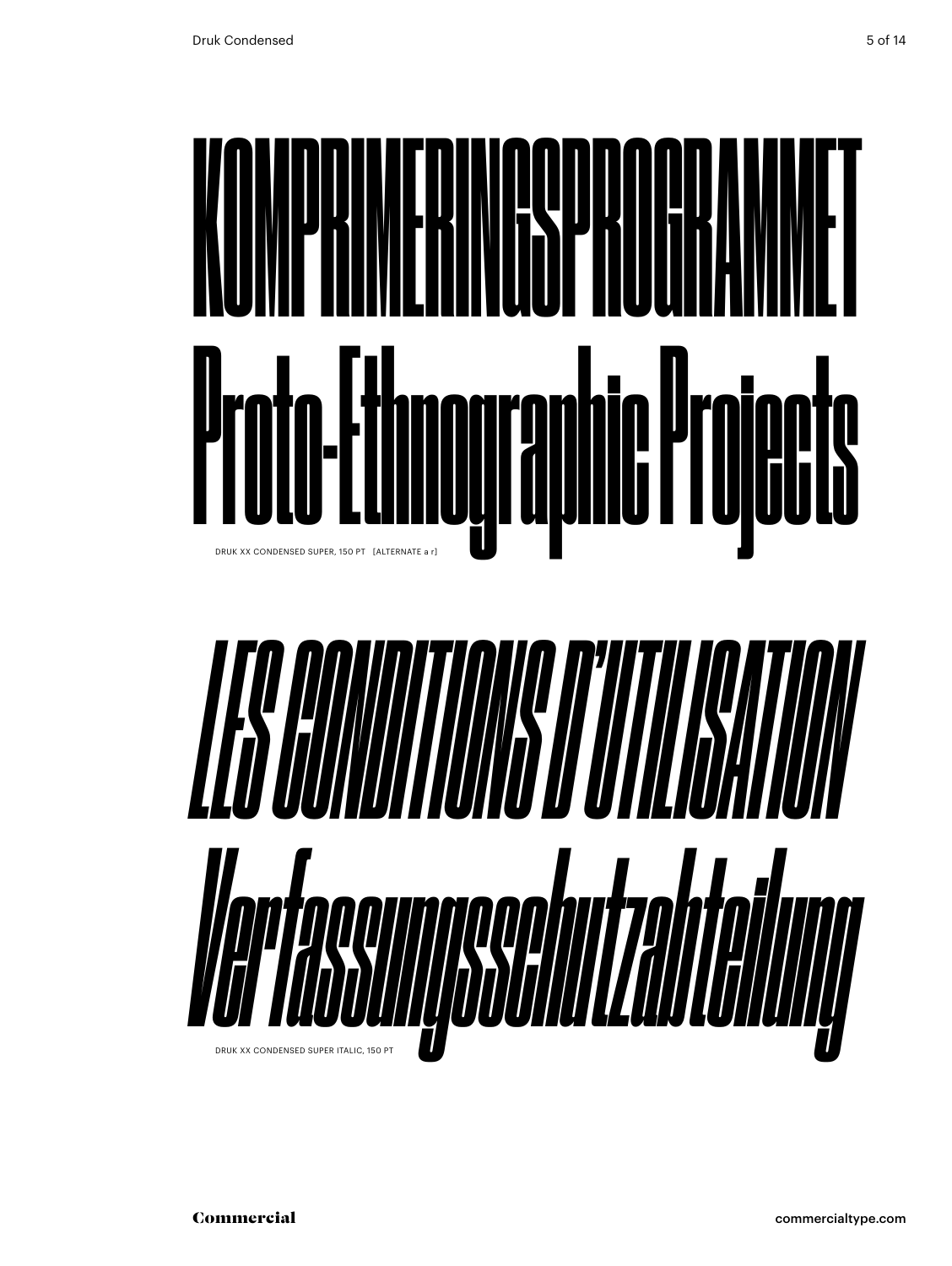## Všetky veličiny však GRAND & FORTHRIGHT Contexto fisiológico

DRUK CONDENSED SUPER, 90 PT

### *Massively shortened TÈCNIQUES ADDITIVES Johdannaisyksiköitä*

DRUK CONDENSED SUPER ITALIC, 90 PT [ALTERNATE a r]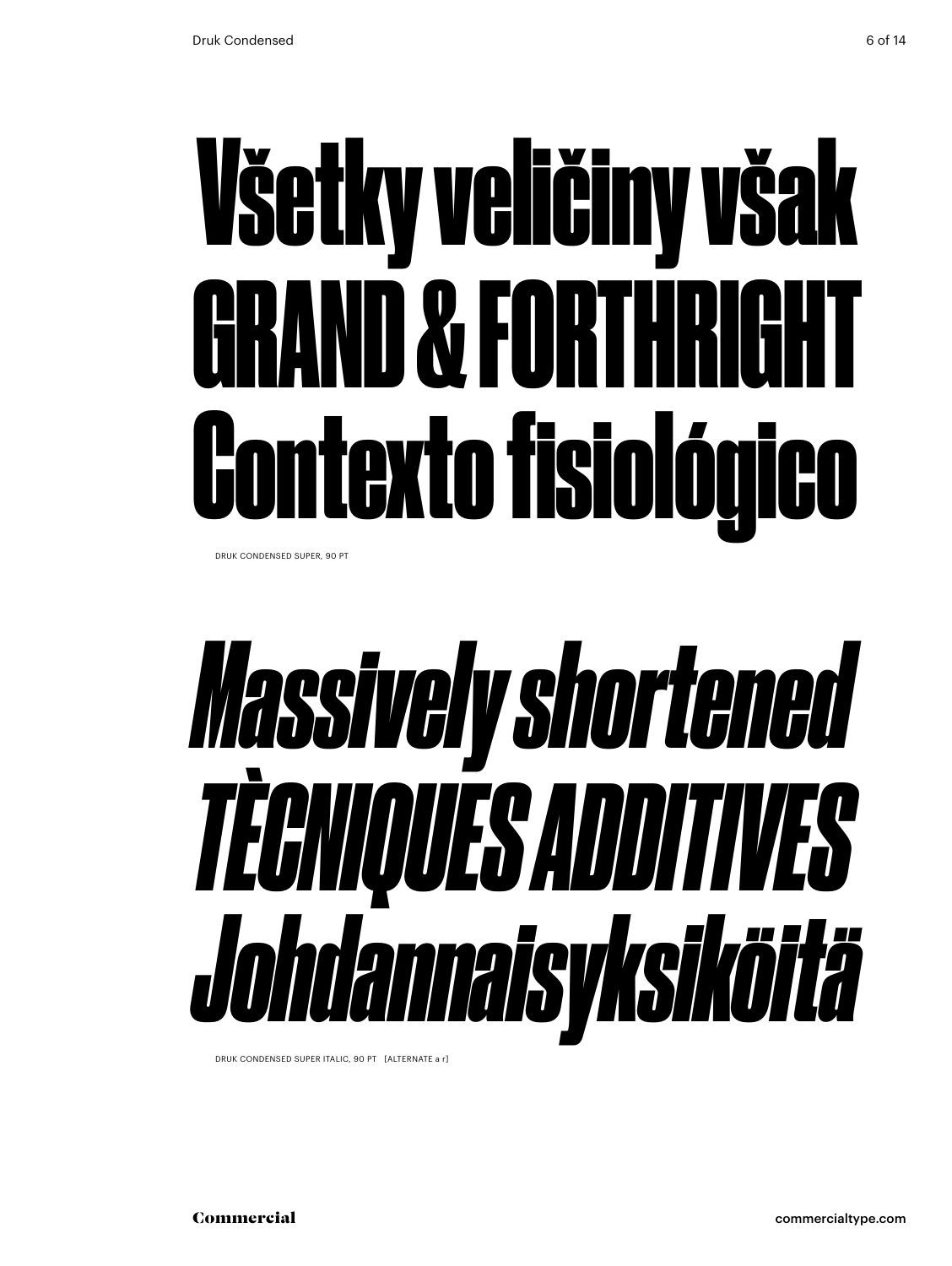## Elegante kjoler og fine vin! IN THE RECESSES OF MEMORY Þægilegt er að sanna hana

DRUK X CONDENSED SUPER, 90 PT [ALTERNATE a]

## *Yalnızca kullanım amacıyla UNTER DEN IM GROSSHANDEL Zjawisko komodyzacji oraz*

DRUK X CONDENSED SUPER ITALIC, 90 PT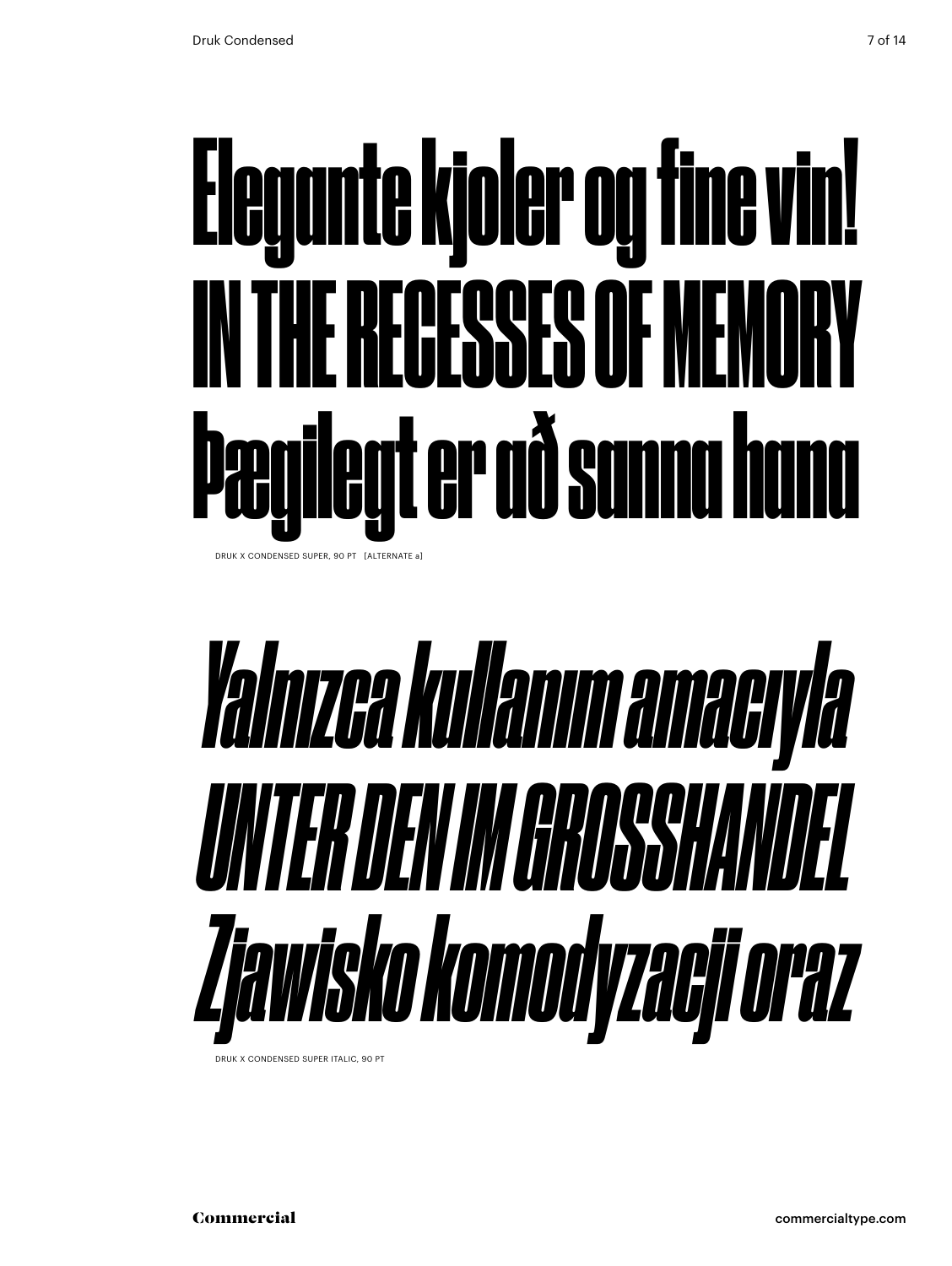

DRUK XX CONDENSED SUPER, 90 PT



DRUK XX CONDENSED SUPER ITALIC, 90 PT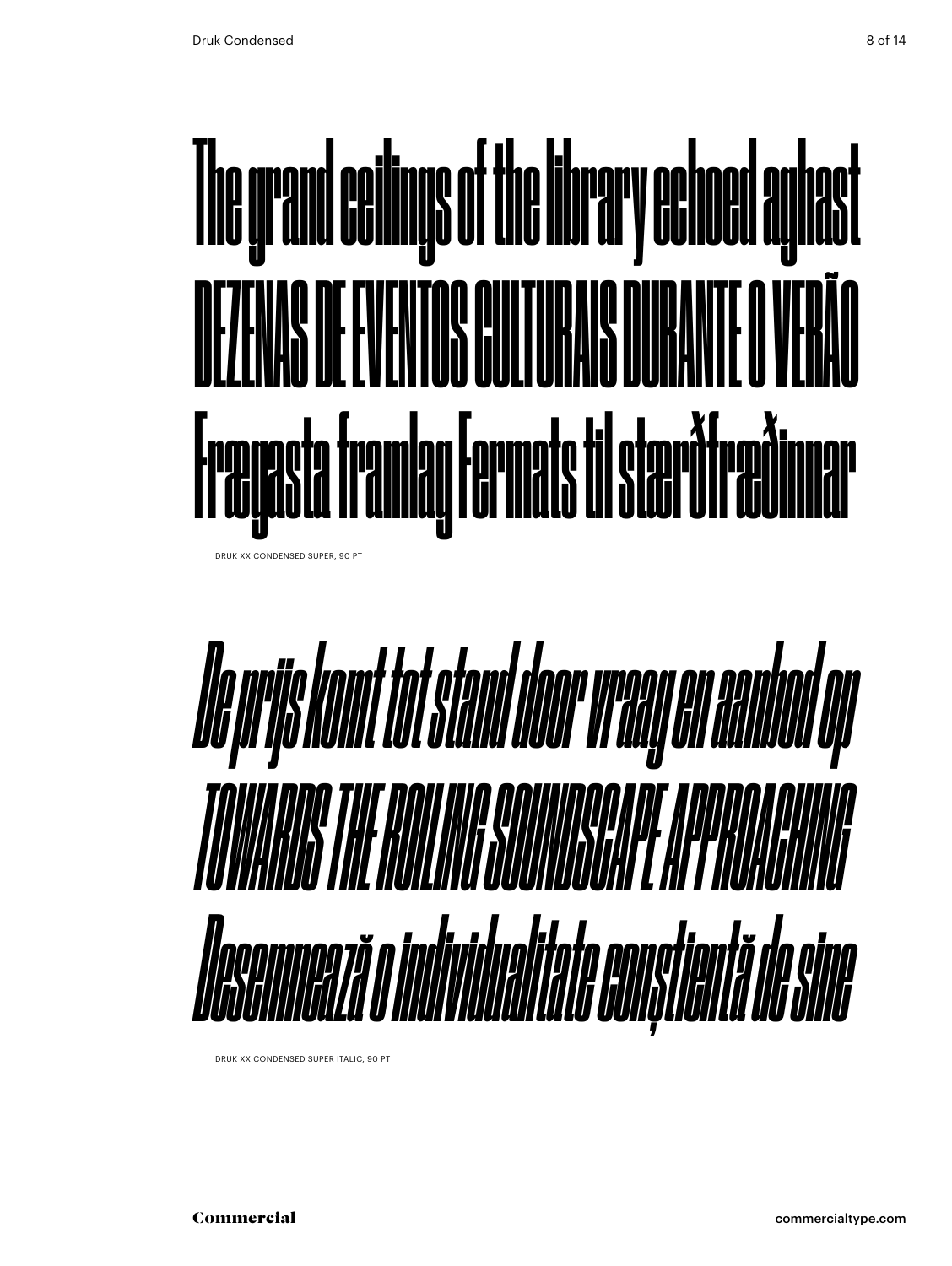

DRUK XX CONDENSED SUPER, 80 PT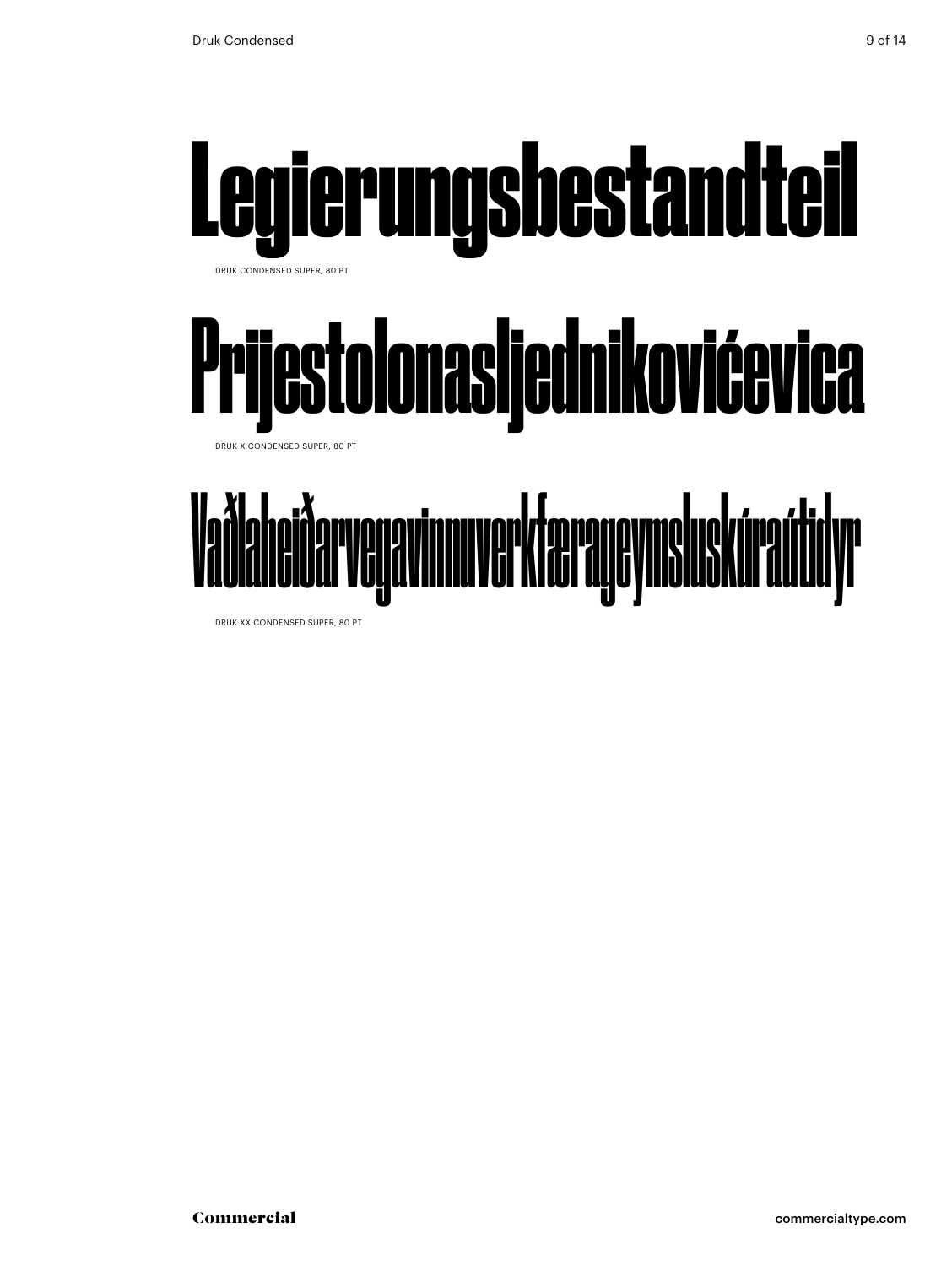

DRUK XX CONDENSED SUPER ITALIC, 80 PT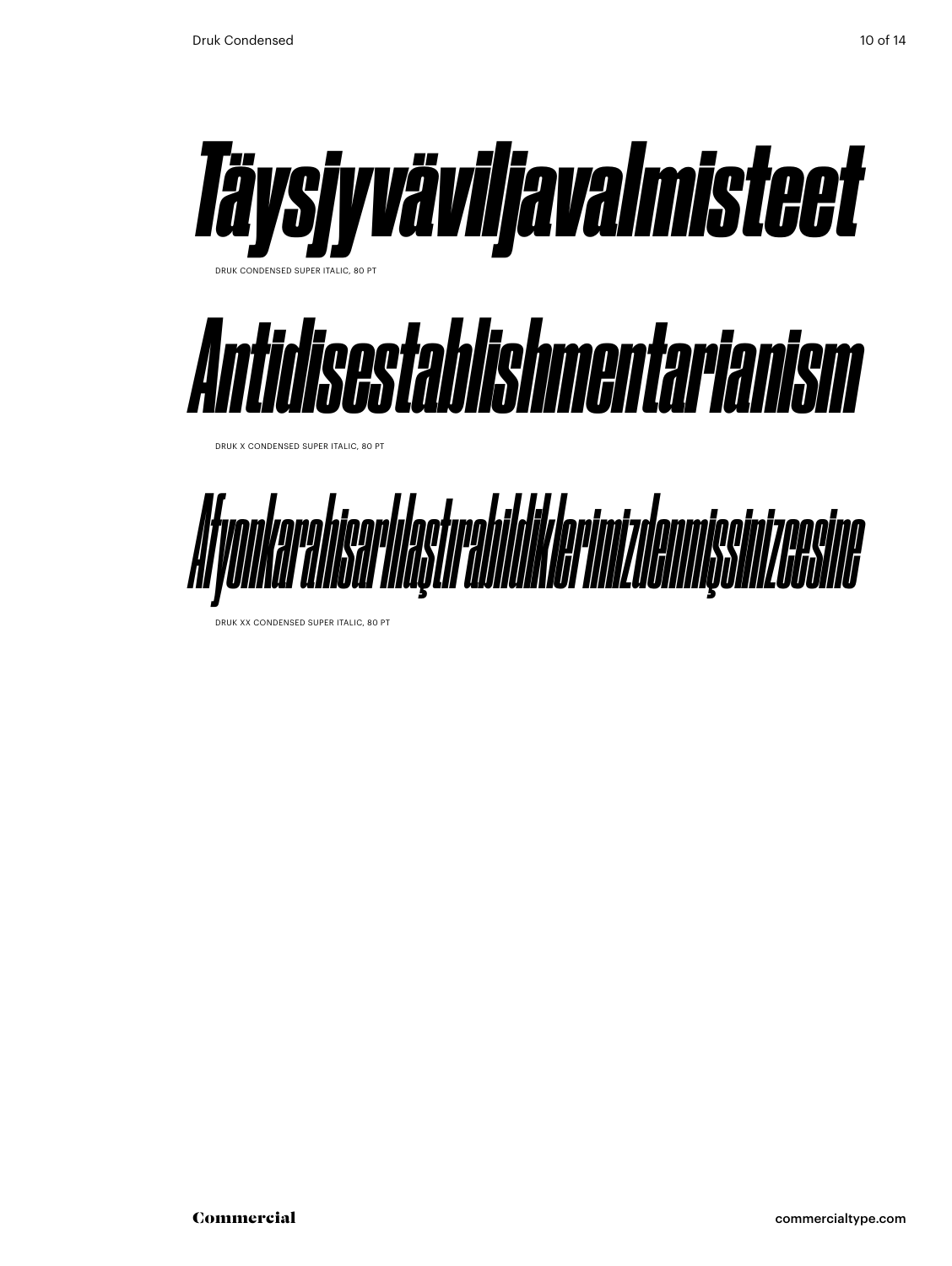| UPPERCASE                                    | ABCDEFGHIJKLMNOPORSTUVWXYZ                                                                                                    |  |
|----------------------------------------------|-------------------------------------------------------------------------------------------------------------------------------|--|
| LOWERCASE                                    | abcdefghijklmnopqrstuvwxyz                                                                                                    |  |
| STANDARD PUNCTUATION                         |                                                                                                                               |  |
| ALL CAP PUNCTUATION                          | $i_{i}$ ---()[]{}/ \@ap()<+=-x+>                                                                                              |  |
| LIGATURES                                    | fb ff fh fi fi fk fl ffb ffh ffi ffi ffk ffl —                                                                                |  |
| PROPORTIONAL LINING<br>default figures       | S£C¥1234567890cf%% <sup>a0#</sup> <sup>°&lt;+=-*+&gt;"</sup>                                                                  |  |
| PREBUILT FRACTIONS                           | $\frac{1}{2}$ $\frac{1}{3}$ $\frac{2}{3}$ $\frac{1}{4}$ $\frac{3}{4}$ $\frac{1}{8}$ $\frac{3}{8}$ $\frac{5}{8}$ $\frac{7}{8}$ |  |
| <b>NUMERATORS &amp;</b><br>DENOMINATORS      | 1234567890/1234567890                                                                                                         |  |
| <b>SUPERSCRIPT &amp;</b><br><b>SUBSCRIPT</b> | 234567890                                                                                                                     |  |
| STYLISTIC ALTERNATES                         | EFJ aur <sup>au</sup> EÉÊËĒĒĒĒĒĒĴIJ àáâääåāăaáàùúûũüûūŭyū́fŗř                                                                 |  |
| <b>ACCENTED UPPERCASE</b>                    | ÁÂÀÄÄÄÄÄĀĄÅÆÆÇĆČČĊĎĐÉÊÈĔĔĔĘĞĜĢĠĦĤÍÎÌĬĪĪĮĨĬ<br>ĴĶŁĹĽĻĿÑŃŇŅŊÓÔŎŎŎŐŌØØŒŔŘŖŠŚŞŜ\$ÞŤŢŦŰÛÙÜ<br>ŬŰŪŲŮŨŴŴŴŴŶŶŸIJŽŹŻ                   |  |
| <b>ACCENTED LOWER CASE</b>                   | áâàääääāaåææçćčĉċďđðéêèëěēeğĝĝģħĥıíîìiiii                                                                                     |  |

İij **TIIjjķłÍl ||· ñńňņ'nyóôdööööøøerrrßšśşŝşþfttúûù** üŭűūyůüwŵwŵýŷỳÿijžźż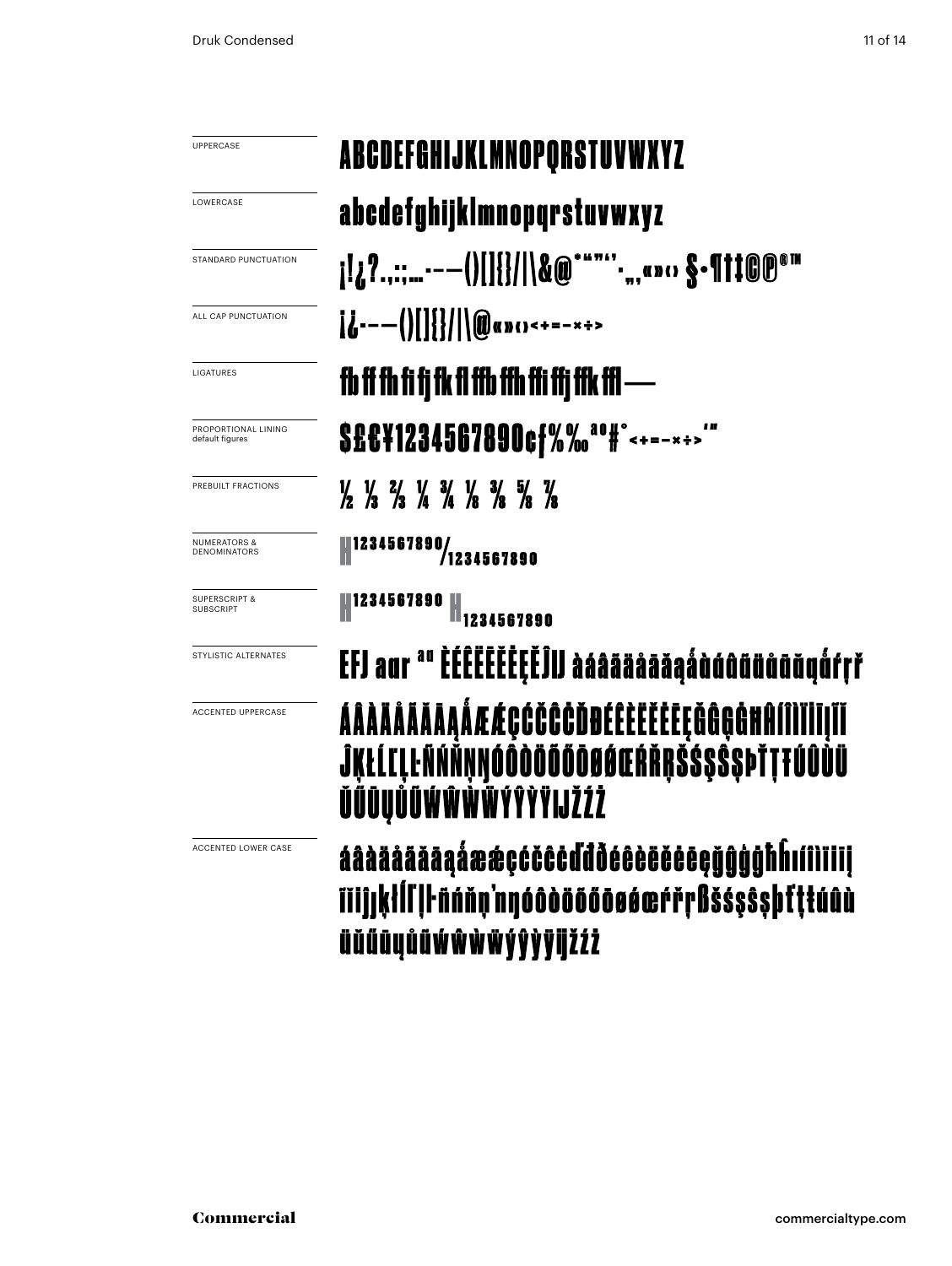UPPERCASE

LOWERCASE

STANDARD PUNCTUATION

ALL CAP PUNCTUATION

LIGATURES

PROPORTIONAL LINING default figures

PREBUILT FRACTIONS

NUMERATORS & DENOMINATORS

SUPERSCRIPT & SUBSCRIPT

STYLISTIC ALTERNATES

ACCENTED UPPERCASE

ACCENTED LOWER CASE

### ABCDEFGHIJKLMNOPORSTUVWXYZ abedefghijklmnopqrstuvwxyz fb ff fh fi fj fk fl ffb ffh ffi ffj ffk ffl-S£C¥1234567890cf%% ao H°<+=- x + > '" 1/ 1/ 2/ 1/ 3/ 1/ 3/ 5/ 7/<br>/2 /3 /3 /4 /4 /8 /8 /8 /8 || 1234567890/<br>| 1234567890/ N 1234567890 N 1234567890

FFJ aur "" EEEEEEEEEEEIJJ àáâãäâāāaáààáâãäâãäåfth ÁÂÀÄÄÄÄÄĀĄÅÆÆÇĠĞĞĞÖDÉÊÈËĔĔĔĘĞĜĢĠĦĤÍÎÌĬĬĬĮĨĬĴ ĸŧĹľĻĿÑŃŇŅŊÓÔŎŎŎŎŎŌŪŔŔĸŠŠŞŜ\$ÞŤŢŦŰÛÙŬŬŰ ŪŲŮŨŴŴŴŴŶŶŶŸIJŽŹŻ

áâàääããāąåææçćčĉċďdõéêèëĕēeğĝģģħĥıílliliļiï ijjķłĺľ ļŀñńňņ'nnyóôòööőōøéœŕřŗßšśşŝşþťţŧúûùüŭ ŰŪŲŮŨŴŴŴŴÝŶŶŸijŽŹŻ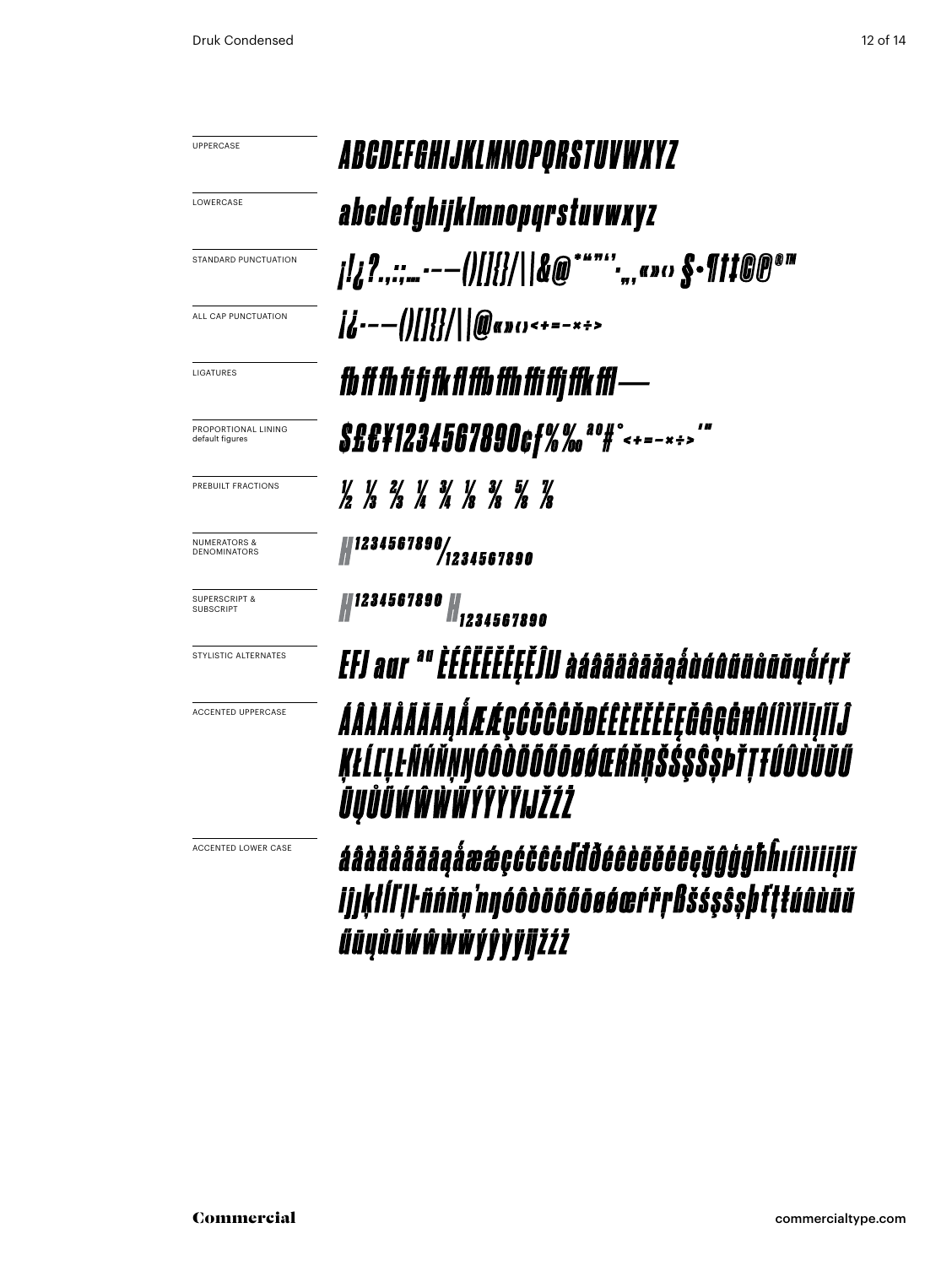| <b>OPENTYPE FEATURES</b><br>FAMILY WIDE               | <b>DEACTIVATED</b>            | <b>ACTIVATED</b>                             |
|-------------------------------------------------------|-------------------------------|----------------------------------------------|
| ALL CAPS<br>opens up spacing, moves<br>punctuation up | ¡Condensada y [muy] honita!   | <b>ICONDENSADA Y [MUY] BONITA!</b>           |
| PROPORTIONAL LINING<br>default figures                | \$1,234 £5,678 £9,012 ¥3,456  | \$1,234 €5,678 £9,012 ¥3,456                 |
| <b>FRACTIONS</b><br>ignores numeric date format       | 21/03/10 and 21/18 460/920    | $21/03/10$ and $2\frac{1}{18}$ $460/920$     |
| SUPERSCRIPT/SUPERIOR                                  | x158 + y23 × z18 - a4260      | $X^{158}$ + $Y^{23}$ × $Z^{18}$ – $A^{4260}$ |
| SUBSCRIPT/INFERIOR                                    | x158 + y23 × z18 - a4260      | $X_{158}$ + $Y_{23}$ × $Z_{18}$ – $Z_{4260}$ |
| <b>DENOMINATOR</b><br>for making arbitrary fractions  | 0123456789 0123456789         | 0123456789 0123456789                        |
| NUMERATOR<br>for making arbitrary fractions           | 0123456789 0123456789         | 0123456789<br>0123456789                     |
| LANGUAGE FEATURE<br>Română (Romanian) s accent        | ÎNSUȘI conștiința științifice | <b>ÎNSUȘI conștiința științifice</b>         |
| LANGUAGE FEATURE<br>Nederlands (Dutch) IJ glyph       | VRIJDAG IJsselmeer IJmuiden   | /RIJDAG IJsselmeer IJmuiden                  |
|                                                       |                               |                                              |

**DEACTIVATED ACTIVATED**

Carrying arduously forward

Your help——much appreciated

Carrying arduously forward Your help——much appreciated EJECTIONS Jokingly Justified EJECTIONS Jokingly Justified FEIGNED EFFORTLESS AFFABILITY FEIGNED EFFORTLESS AFFABI 2ª Pluralization alternatives 2ª Pluralization alternatives Just very extremely narrowed Just very extremely narrowed

Commercial commercialtype.com

**OPENTYPE FEATURES** ROMAN & ITALIC

em dash converted to extra-long variant when typed twice

STYLISTIC SET 01 alternate a r

STYLISTIC SET 02 alternate J

STYLISTIC SET 03 alternate E F

STYLISTIC SET 04 alternate a (single story)

STYLISTIC ALTERNATES Illustrator/Photoshop

LIGATURE